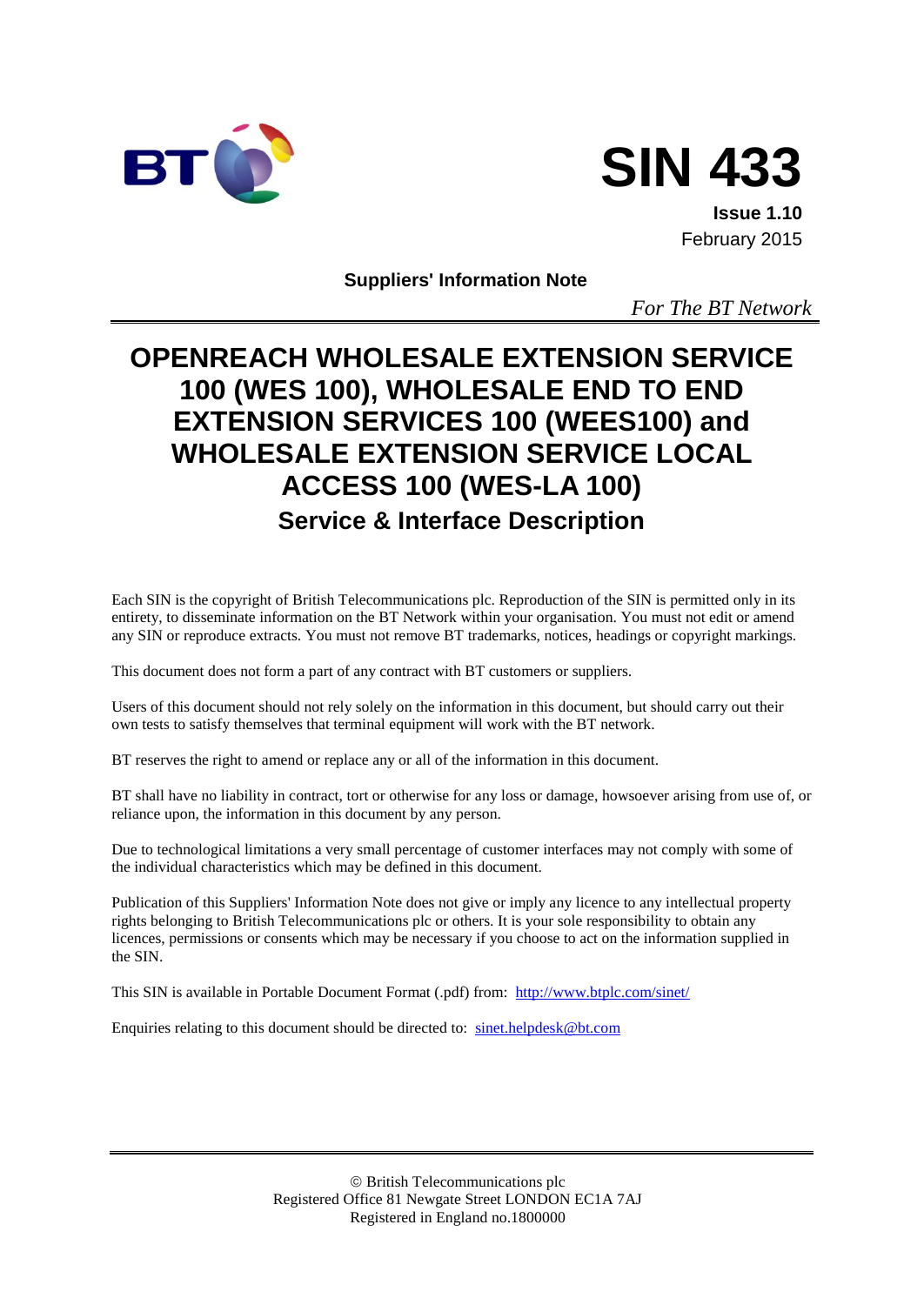# **CONTENTS**

| $\mathbf{1}$ .                  |  |
|---------------------------------|--|
| 2.                              |  |
| 3.                              |  |
| 3.1<br>3.2                      |  |
| 4.                              |  |
| 4.1<br>4.2                      |  |
| 5.                              |  |
| 6.                              |  |
| 6.1<br>6.2<br>6.3<br>6.4<br>6.5 |  |
| 7.                              |  |
| 8.                              |  |
| 9.                              |  |
| 10.                             |  |

# **Figures**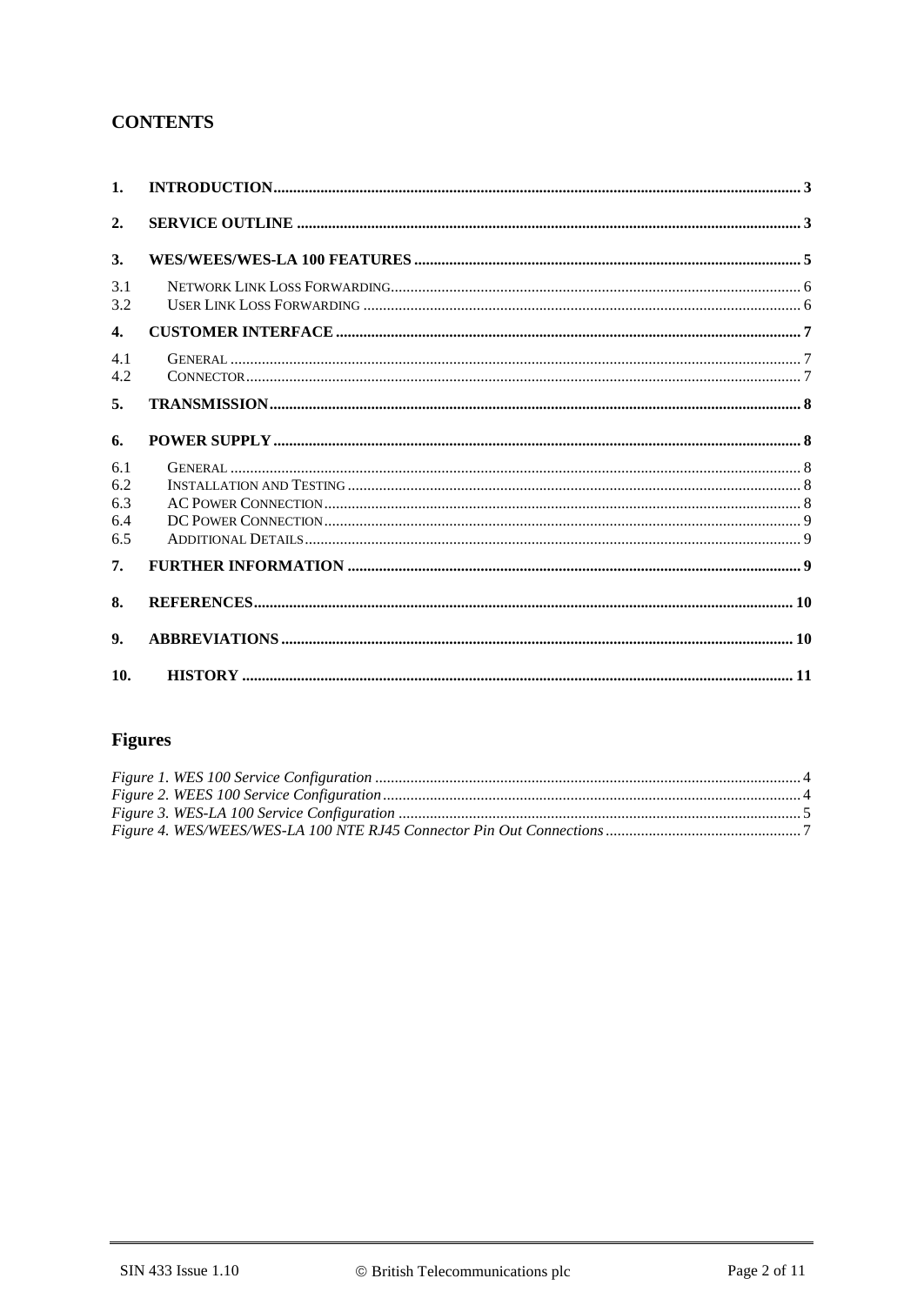# **1. Introduction**

This Suppliers' Information Note (SIN) describes the interface provided with the Openreach Wholesale Extension Services 100 (WES 100), Wholesale End to End Extension services 100 (WEES100) and Wholesale Extension Services Local Access 100 (WES-LA 100). It also provides general information on the WES/WEES 100 Services, and on some of the physical aspects of the NTE currently being deployed for new customer orders.

WES/WEES Services are high speed, point-to-point data circuits that are permanently connected and available 24 hours a day, 365 days per year. WES provides a secure link between an end user Site and the Communications Provider's (CP's) network at a CP's Site. Openreach WEES provides a secure link between an end user site and another end user site. WES-LA provides a secure link between an end user site and the serving exchange serving that site, with the circuit terminating at a CP presence at that serving exchange (in a Licensed Facility in the BT Exchange).

Any specific technology mentioned in this document is current as of today, however it may be subject to change in the future. Should the specification of the interface be changed, this will be notified by a new issue of this SIN. Openreach reserves the right to adapt technology to deliver WES/WEES services as new developments are made. All services are delivered over an uncontended transmission path.

#### SPECIAL NOTICE

Openreach has formally notified the withdrawal from new supply of all WES WEES BES products up and including 1Gbit/s as from  $1<sup>st</sup>$  June 2011 along with the removal of all modify options (Bandwidth upgrade, shift, re-site & rearrange) as from 1st June 2013

Openreach have notified End of Support as from 1 April 2018 for all WES WEES BES (up to and including 1Gbits). Please refer to Openreach briefing GEN061/14 [\(www.openreach.co.uk\)](http://www.openreach.co.uk/)

WES WEES BES 2.5Gbit/s and 10Gbit/s will remain available along with WES Aggregation

# **2. Service Outline**

The WES/WEES 100 service is a point-to-point data service offering high bandwidth connectivity over radial distances up to 25km between sites. This radial (or point to point) distance can result in physical line plant route distances of up to 40km. The WES-LA only provides access as far as the serving exchange and, as this is the only exchange involved, main link radial distances between exchanges are not applicable. The current interface offered i.e. the Network Terminating Equipment (NTE) will be Fast Ethernet<sup>[1]</sup> operating at 100 Mbit/s in half or full duplex mode, with an RJ-45 physical connection. The uncontended transmission path is routed via the Openreach network. WES provides a secure link between a third party customer Site and the Communications Provider's (CP's) network at a CP's Site. WEES provides a secure link between a third party site and another third party site. WES-LA provides a secure link between an end user site and the serving exchange serving that site, with the circuit terminating at a CP site or presence at that serving exchange (a Licensed Facility in the BT Exchange).

For enquiries concerning connection availability between particular sites and for further information on the WES/WEES 100 service please contact your Openreach Sales & Relationship Manager.

A schematic of the WES 100 service is shown in [Figure 1.](#page-3-0)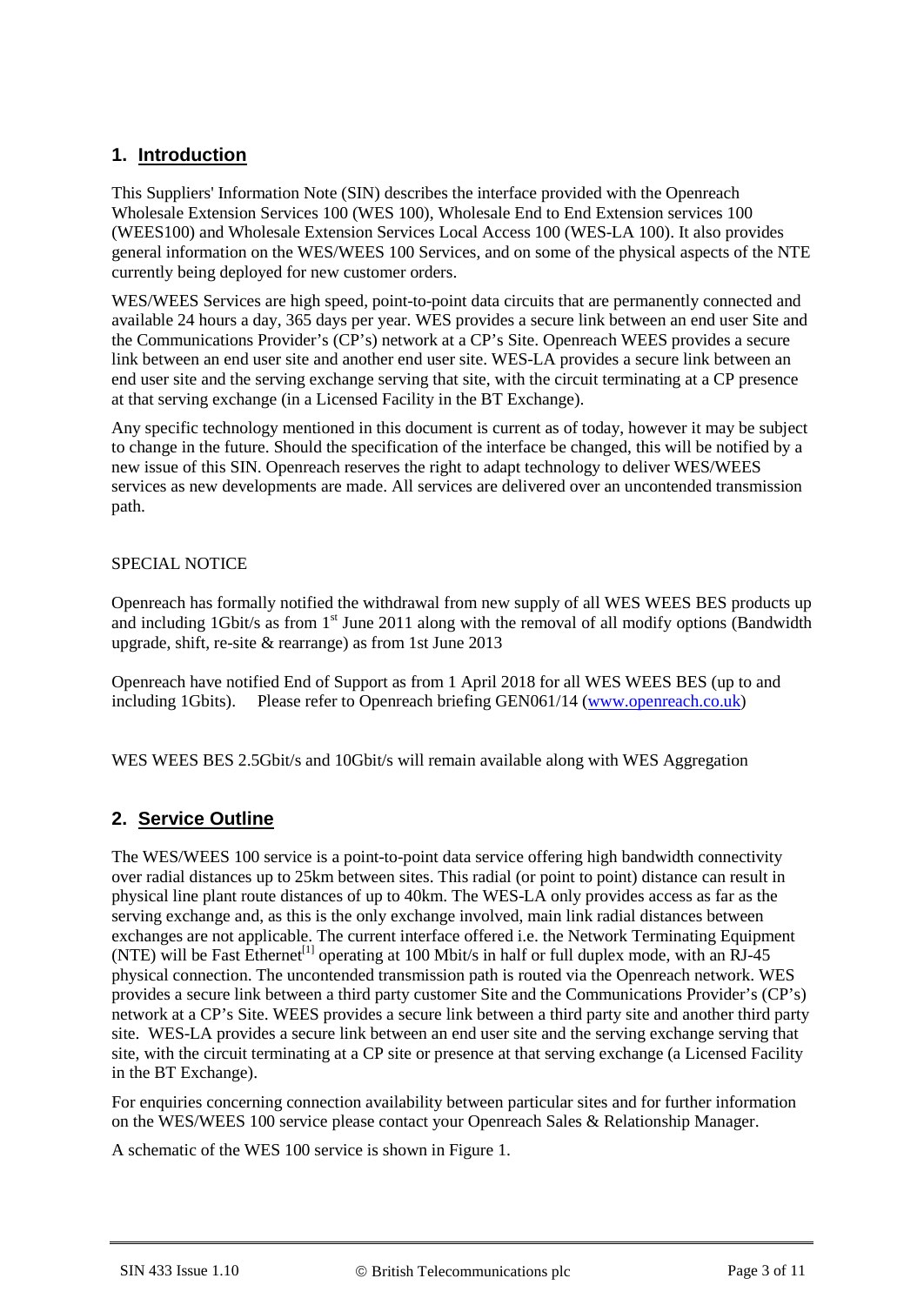

*Figure 1. WES 100 Service Configuration*

<span id="page-3-0"></span>Note1. [Figure 1](#page-3-0) depicts two separate circuit scenarios, not a combined service. The upper horizontal black line (#1 - NTE to NTE) represents a WES circuit where both ends have a common serving exchange. The lower line (#2) represents a circuit where the ends are served from different exchanges.

Note2. The service cannot be purchased as a point-to-point circuit directly connected between two 3rd party customer sites, whether or not the physical route is via a BT exchange. This diagram is using current technology / delivery, this is subject to change.



*Figure 2. WEES 100 Service Configuration*

<span id="page-3-1"></span>Note 3. [Figure 2](#page-3-1) depicts two separate circuit scenarios, not a combined service. The upper horizontal black line (#1 - NTE to NTE) represents a WEES circuit where both ends have a common serving exchange. The lower line (#2) represents a circuit where the ends are served from different exchanges.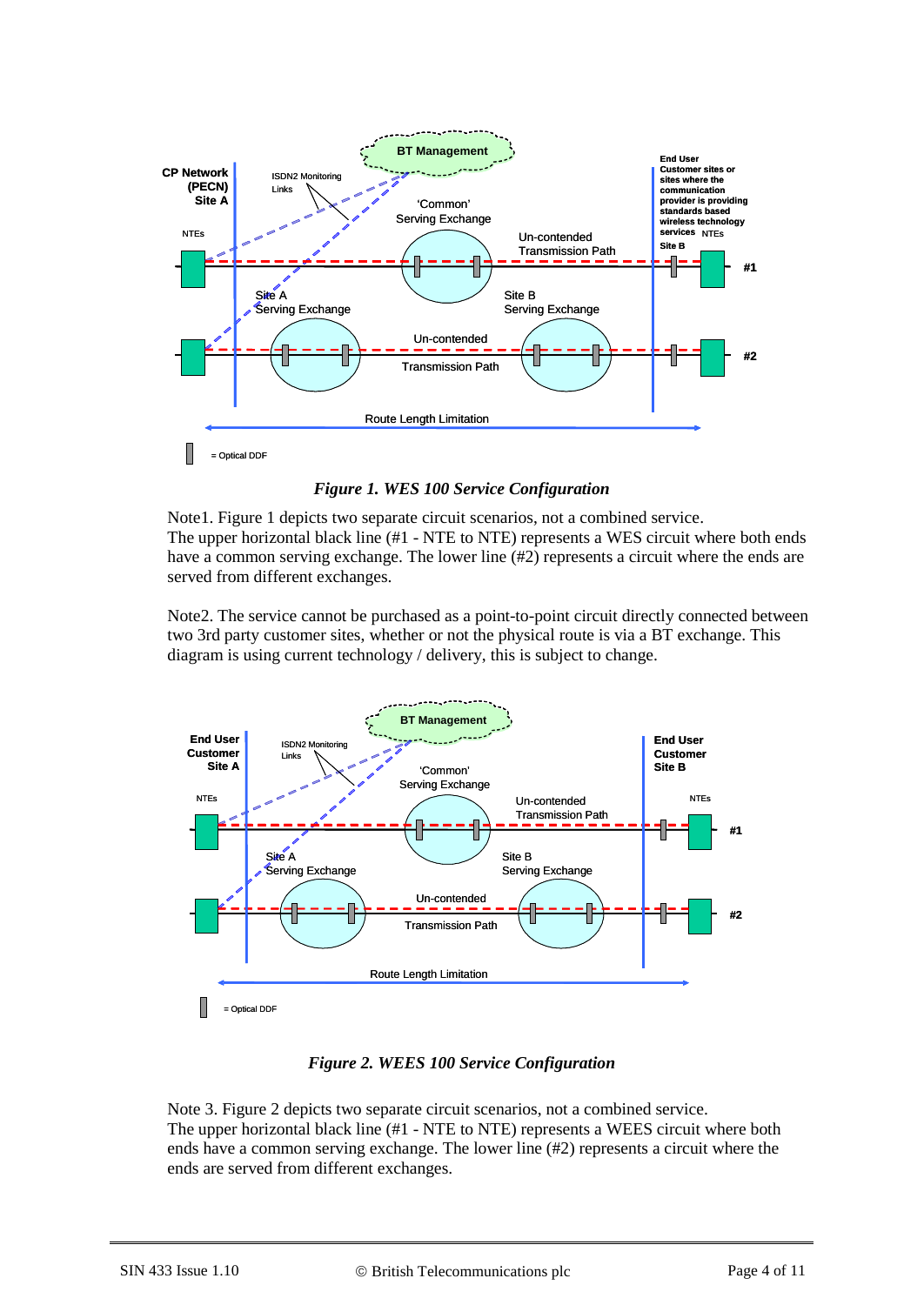In most cases WES/WEES/WES-LA 100 will be used to interconnect two Fast Ethernet LANs on physically distant sites.

The WES/WEES/WES-LA 100 service is connected for operational support purposes to the Wholesale Extension Services management platform.

A schematic of the WES-LA 100 service is shown in [Figure 3.](#page-4-0)



*Figure 3. WES-LA 100 Service Configuration*

#### <span id="page-4-0"></span>**3. WES/WEES/WES-LA 100 Features**

This service includes the IEEE  $802.1d^{[2]}$  Bridging functionality, which allows for the Learning and Filtering of traffic packets destined for those hosts connected at the local end. Packets destined for local end MAC addresses will not be forwarded across the transmission path to the distant end, after these MAC addresses have been learnt and until the system's Cache memory has been refreshed after a host has been removed.

The Full Duplex option is in accordance with IEEE  $802.3x^{[3]}$ . The NTE is configured by Openreach to the customer's requirements of either Half or Full Duplex at time of installation.

The WES/WEES 100 NTE is capable of transmitting frame sizes from 64 bytes to a maximum of 1548 bytes. This is to maintain compatibility with a number of frame tagging formats, in particular VLAN tagging as specified in IEEE  $802.1q^{[4]}$  with 1522 byte frame size.

#### *Note: The definition of frame lengths includes the 4 byte CRC but does not include any preamble.*

Where packet-loss sensitive applications such as Voice over IP (VoIP) are carried over half-duplex network arrangements, it is recommended that the throughput should not exceed 40%, to prevent any packet loss due to collisions. This is a limitation of the Ethernet protocol in half-duplex mode and not of the WES/WEES/WES-LA 100 NTE itself.

The overall design of the customer network and the included WES/WEES circuit will need to be within the normal operating ranges and parameters of Ethernet to operate satisfactorily.

Both ends and Openreach NTE should be configured for the same mode of operation (i.e. either Half or Full Duplex).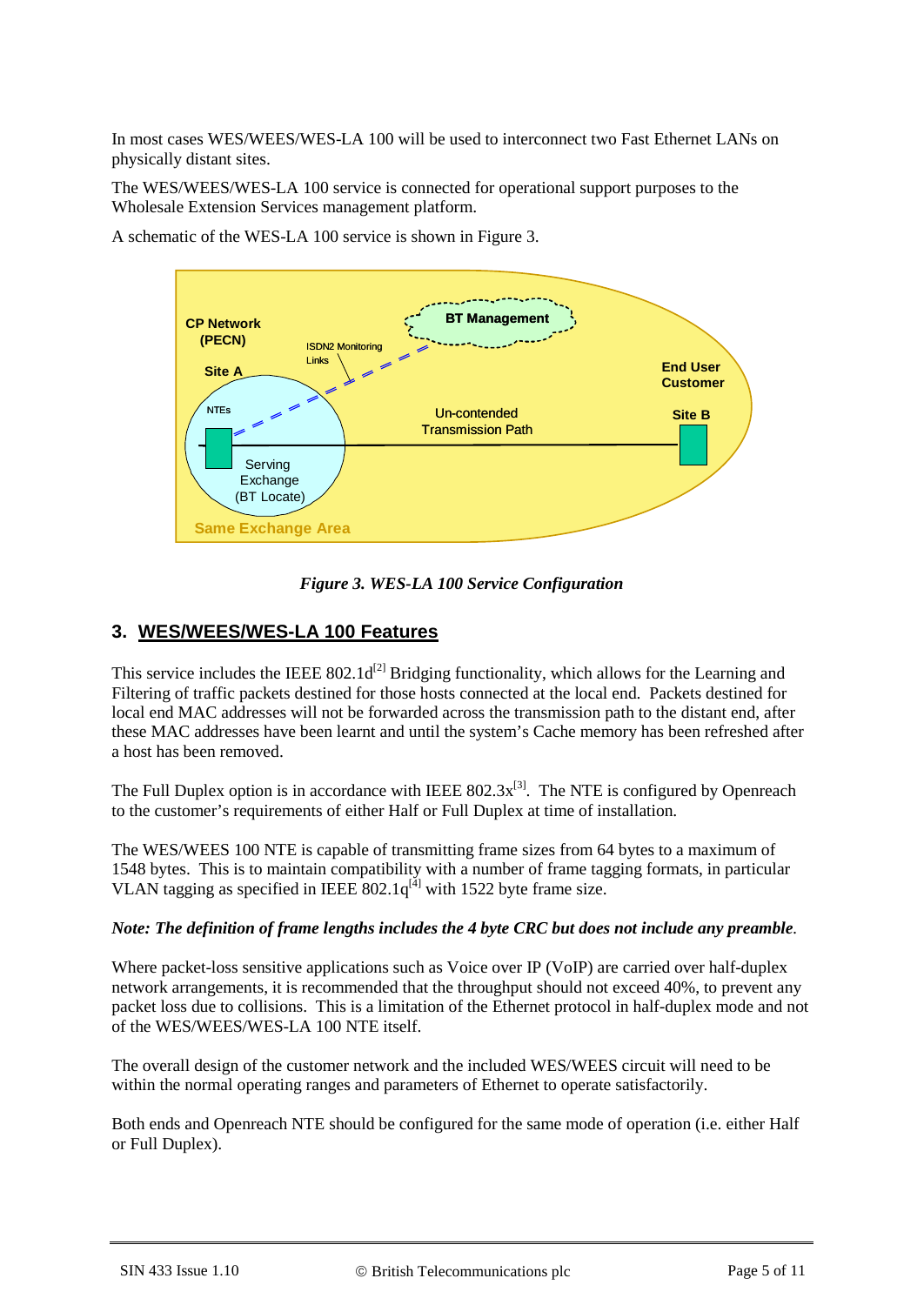The WES/WEES/WES-LA 100 NTE is offered with Link Loss Forwarding (LLF). Openreach enables this Link Loss Forwarding feature on installation.

### **3.1 Network Link Loss Forwarding**

When a break is detected on the Openreach network link, the customer interface (RJ-45 port) is shut down to indicate the state of the infrastructure. This continues until such time as the network break is repaired.

### **3.2 User Link Loss Forwarding**

User Link Loss Forwarding (U-LLF) allows the notification of failure of a customer device at one end of a WES or WEES service to be propagated to a customer device at the other end of the same service.

User Link Loss Forwarding is available as a unidirectional service for the following managed products:

- WES 100
- WES 100 Local Access
- WEES 100

The availability of User LLF is dependent on the correct level of NTE hardware and software at each end of a circuit.

User LLF is offered as a unidirectional service only. For WES it is recommended that this is between the CP's PoP and the end user customer only. This means that the WES circuit is taken down using User LLF only if problems occur at the CPs equipment at the CP PoP site end of the circuit. If problems occur at the end user customer's equipment, the circuit will not be taken down. For WEES this can be set in either direction (A to B; B to A).

A bidirectional U-LLF service is not offered since it may complicate fault finding as it becomes extremely difficult for both Openreach and the Service Provider to determine whether the cause of the fault was due to end customer or CP PoP. Also by having this feature work in both directions may prevent some links from automatically re-establishing after an interruption.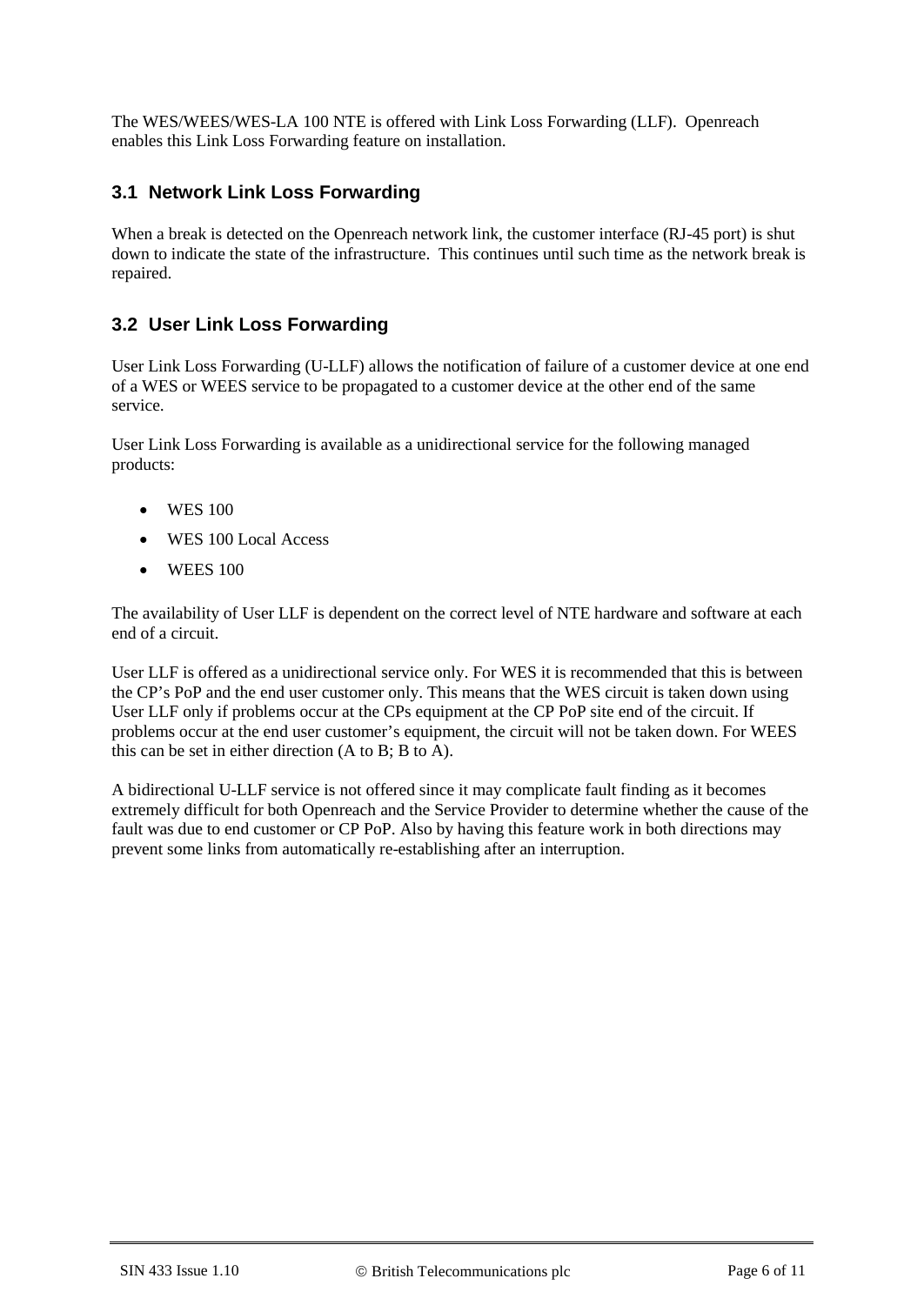# **4. Customer Interface**

#### **4.1 General**

Fast Ethernet, or 100BaseT, is conventional Ethernet but faster, operating at 100 Mbit/s instead of 10Mbit/s. Fast Ethernet is based on the proven CSMA/CD Media Access Control (MAC) protocol and can use existing 10BaseT, Category 5 cabling. Data can move from 10 Mbit/s to 100 Mbit/s without protocol translation or changes to application and networking software. The WES/WEES/WES-LA 100 service automatically filters out local traffic, collisions and error packets.

# **4.2 Connector**

The interface is the Network Termination Point (NTP), i.e. the point of connection on the Openreach Network Terminating Equipment (NTE) for connecting CPE or CP equipment.

The Interface consists of a RJ-45 type socket. The CP / customer provides the category 5 connecting cords between the NTE and their own equipment. The maximum cable length is 100 metres.

The RJ-45 type connector is as specified in the 100BaseT IEEE 802.3u/ $x^{[1][3]}$  specifications.

Attention is drawn to the Intellectual Property Rights (IPRs) set out in the preface of this agreed International standard. It is the responsibility of the supplier of CPE or CP equipment to ensure that they have the necessary rights from the owner of the IPR. The IPR owner has stated that they are willing to negotiate licences under reasonable and non-discriminatory terms and conditions with applicants throughout the world.

The NTE connector socket pin outs are shown for information in [Figure 4:](#page-6-0)



<span id="page-6-0"></span>*Figure 4. WES/WEES/WES-LA 100 NTE RJ45 Connector Pin Out Connections*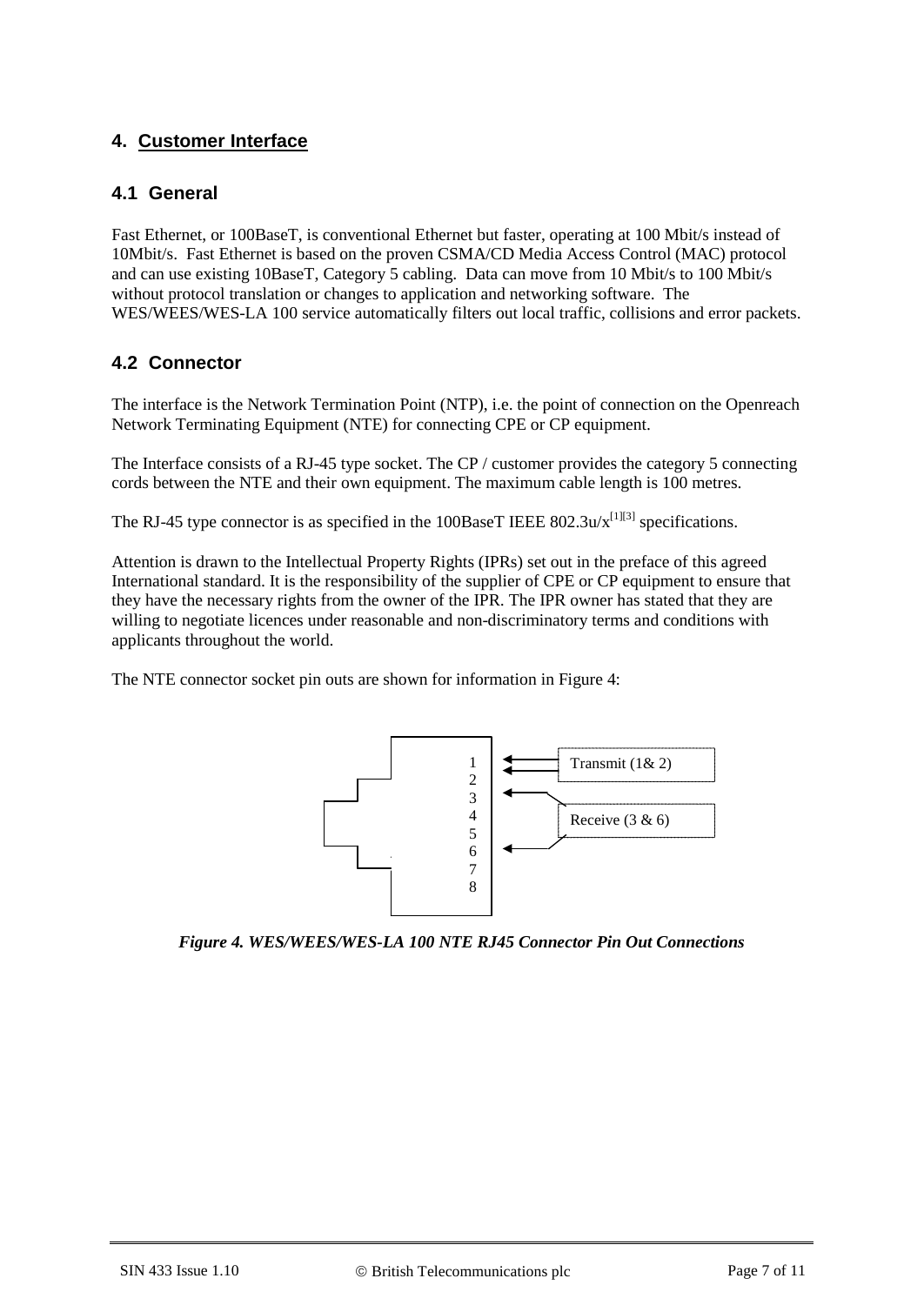# **5. Transmission**

Fast Ethernet can maintain CSMA/CD or full duplex working as per IEEE  $802.3x^{[3]}$ . Fast Ethernet reduces the duration of time each bit is transmitted by a factor of 10, thus enabling the packet speed to increase tenfold from 10 Mbit/s to 100 Mbit/s. Data can be passed between Ethernet and Fast Ethernet without the need for protocol translation, because Fast Ethernet also maintains the 10BaseT error control functions as well as the frame format and length.

The NTEs are connected to the Openreach provided uncontended transmission path.

#### **6. Power supply**

#### **6.1 General**

By placing a order with BT the customer has accepted the conditions placed by BT. In relation to powering of equipment, the customer must comply with the requirements of BS7671 and the details giving within the 'DC Power Planning and Installation Guide for WES-BES Products' document.

The Openreach NTE is locally powered and offers AC or DC power options. The CP will be required to provide either a local 50 Hz AC supply in the form of standard 13 Amp power socket(s); or dual - 50V DC power distributions and Earth connections, with all wiring colour schemes conforming to BS7671 (IEEE Wiring Regulations). It will be the customers' responsibility to ensure that the power supply is fused and safe for Openreach to use. These should be in close proximity to the NTE installation location.

#### **6.2 Installation and Testing**

In addition to the NTE and Chassis powering requirements below, a spare 50Hz AC mains supply 13 A socket should also be provided in close proximity to the NTEs, to power BT test equipment during both initial commissioning and subsequent maintenance support activities.

#### **6.3 AC Power Connection**

AC power connection between Openreach equipment and the power socket will be made using a standard IEC320 C13-14 power lead fitted with a standard 13A plug. The NTE itself has dual power supply units internally, but only requires one AC mains supply socket.

#### **For most installations:**

This will require one mains connection for each NTE provided, and the consumption of the Openreach NTE and power unit chassis in this managed service arrangement will be no more than 30 Watts per NTE.

#### **For larger installations (at Openreach discretion):**

At Openreach's discretion, where a large number of systems of one type are being deployed, a 16-slot NTE chassis version may be deployed. This will require two mains connections for each 16 slot chassis provided. The consumption with a maximum number of 16 service cards provided will be no more than 200 Watts per chassis.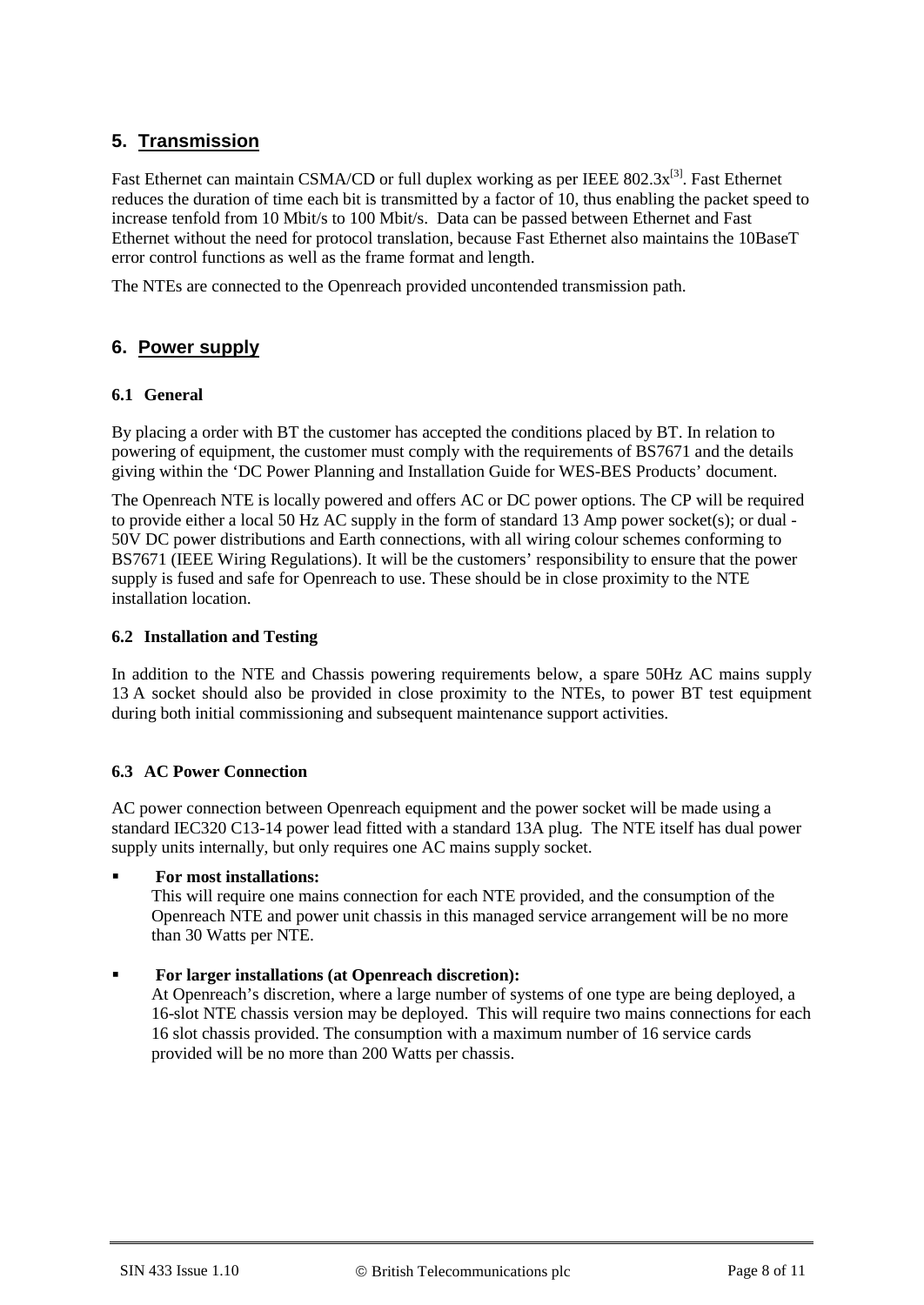#### **6.4 DC Power Connection**

The DC In-Line (Molex) connector is specified as the standard method of connecting DC power by Openreach, and represents the "Demarcation Point" between Openreach and the customer. At their site, the customer is required to provide suitable power and earth connection up to the demarcation point, and be responsible for the supply, wiring and labelling up to the demarcation point. Openreach will not supply or install the DC distribution system as part of the standard Ethernet installation.

#### • **Customer-provided wiring up to the Openreach specified In-Line connector**

Wiring, MCB isolation or fuse (i.e. C Type MCB or Cartage Fuse), must be provided by the customer, up to and including the DC in-line connector, as per BT's requirements stated within the 'DC Power Planning and Installation Guide for WES-BES Products' document with respect to:

(i) Correctly rated MCB/Fuse; refer to the WES/WEES product handbook for correct rating (ii) Correct labelling of wiring and MCB/fuse positions compliant with BS 7671, (iii) Correct size of cable for required voltage drop at required maximum current, (iv) Separately fused isolatable A  $\&$  B power supplies, as detailed in the 'DC Power Planning and Installation Guide for WES-BES Products' document.

The in-line connector has a maximum current handling capability of 11A, and is not to be used for equipment requiring greater than a 11A supply (such as the Nortel Optera 5200 equipment, which require 20A feeds).

#### **6.5 Additional Details**

For further details on the provision of DC Power, see the ['DC Power Planning and Installation Guide](https://www.openreach.co.uk/orpg/home/newlogin.do?smauthreason=0&target=http%3A%2F%2Fwww.openreach.co.uk%2Forpg%2Fcustomerzone%2Fproducts%2Fethernetservices%2Fethernetaccessdirect%2Fdescription%2Fsupplementaryinformation%2Fsupplementaryinfo.do&fromMasterHead=1)  [for WES-BES Products'](https://www.openreach.co.uk/orpg/home/newlogin.do?smauthreason=0&target=http%3A%2F%2Fwww.openreach.co.uk%2Forpg%2Fcustomerzone%2Fproducts%2Fethernetservices%2Fethernetaccessdirect%2Fdescription%2Fsupplementaryinformation%2Fsupplementaryinfo.do&fromMasterHead=1) available on the Openreach Ethernet website.

If there is a conflict between DC power information contained in the 'DC Power Planning and Installation Guide for WES-BES Products' and the SIN document, the order of precedence shall be as follows:

(a) DC Power Planning and Installation Guide for WES-BES Products (b) SIN

# **7. Further Information**

For enquiries concerning connection availability between particular sites and for further information on the WES 100 service, please contact your Openreach Sales & Relationship Manager, or see [http://www.openreach.co.uk/orpg/products/wes/eoiwes.do.](http://www.openreach.co.uk/orpg/products/wes/eoiwes.do)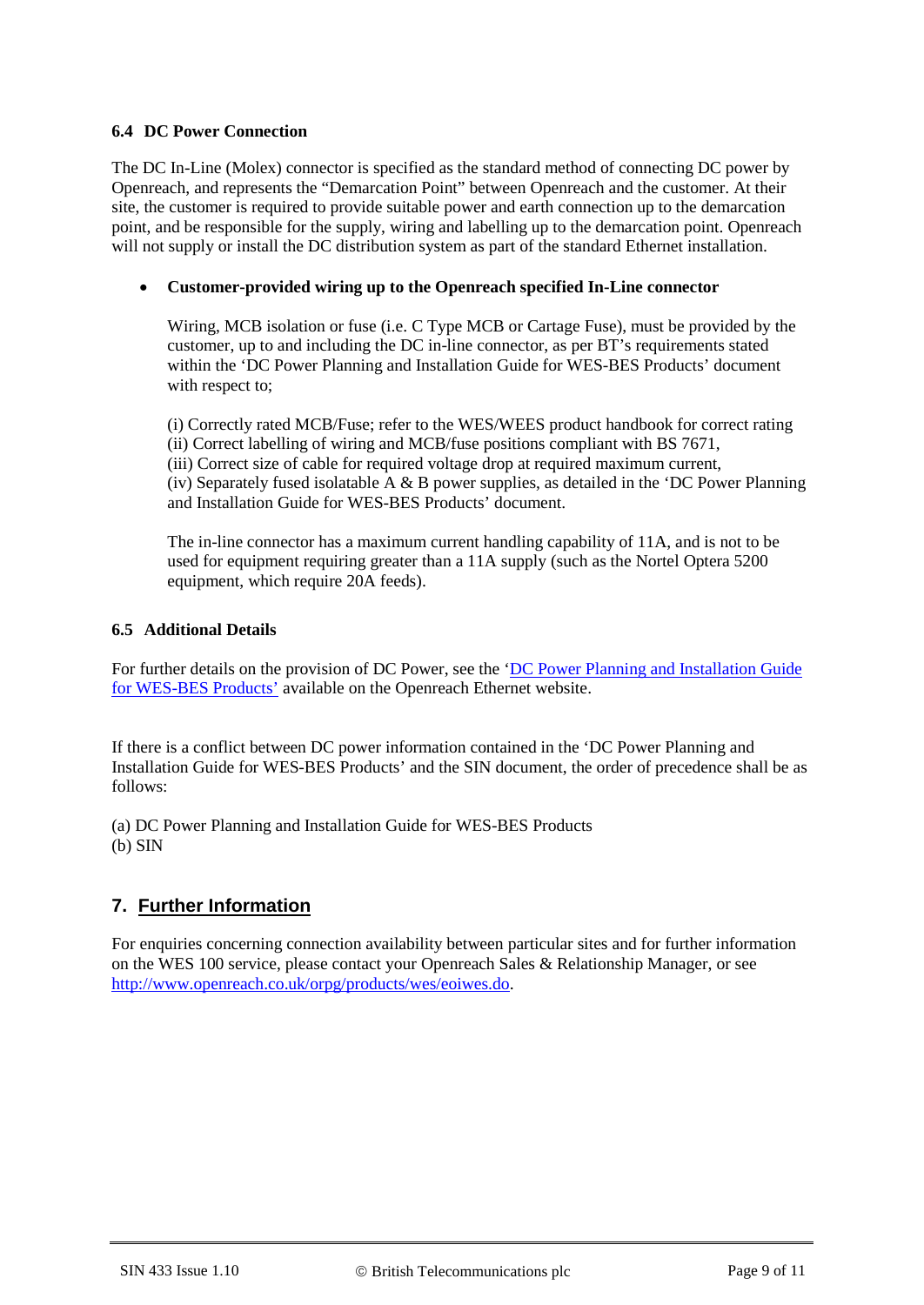# **8. References**

<span id="page-9-1"></span><span id="page-9-0"></span>

|                              | IEEE 802.3u        | IEEE standards for Local and Metropolitan Area Networks-<br>Supplement: Media Access Control (MAC) Parameters, Physical<br>Layer, Medium Attachment Units and Repeater for 100Mbits/s<br>Operation, Type 100Base-T (Clauses 21-30) | 1995 |
|------------------------------|--------------------|------------------------------------------------------------------------------------------------------------------------------------------------------------------------------------------------------------------------------------|------|
| [2]                          | IEEE 802.1d        | <b>IEEE</b> Recommendations for Bridging: Learning and Forwarding                                                                                                                                                                  |      |
| $\left\lceil 3 \right\rceil$ | <b>IEEE 802.3x</b> | <b>IEEE Standards for Local and Metropolitan Area Networks:</b><br>Specification for 802.3 Full Duplex                                                                                                                             | 1997 |
| [4]                          | IEEE 802.1q        | <b>IEEE</b> Recommendations for Virtual LANs                                                                                                                                                                                       | 998  |

<span id="page-9-3"></span><span id="page-9-2"></span>For further information or copies of referenced sources, please see document sources at: http://www.btplc.com/sinet/

# **9. Abbreviations**

| 100BaseT       | 100Mbit/s twisted pair interface defined in IEEE 802.3                            |  |  |
|----------------|-----------------------------------------------------------------------------------|--|--|
| 10BaseT        | 10Mbit/s Base-band twisted pair "Ethernet/IEEE 802.3" technology                  |  |  |
| CP             | Communications Provider (Providers of Electronic Communications Services)         |  |  |
| <b>CPE</b>     | <b>Customer Premises Equipment</b>                                                |  |  |
| <b>CSMA/CD</b> | Carrier Sense Multiple Access / Collision Detection                               |  |  |
| <b>IPR</b>     | <b>Intellectual Property Rights</b>                                               |  |  |
| <b>ITU-T</b>   | International Telecommunications Union For Telecommunications (formerly<br>CCITT) |  |  |
| LAN            | <b>Local Area Network</b>                                                         |  |  |
| <b>LLF</b>     | Link Loss Forwarding                                                              |  |  |
| <b>MAC</b>     | Media Access Control (& Hardware Device Address                                   |  |  |
| Mbit/s         | Mega $(10^6)$ bits per second                                                     |  |  |
| <b>MCB</b>     | Mini Circuit Breaker                                                              |  |  |
| <b>NTE</b>     | <b>Network Terminating Equipment</b>                                              |  |  |
| <b>NTP</b>     | <b>Network Terminating Point</b>                                                  |  |  |
| <b>SAN</b>     | <b>Storage Area Network</b>                                                       |  |  |
| <b>SIN</b>     | Suppliers' Information Note                                                       |  |  |
| <b>SHDS</b>    | <b>Short Haul Data Service</b>                                                    |  |  |
| <b>VLAN</b>    | Virtual Local Area network                                                        |  |  |
| VoIP           | Voice Over Internet Protocol (application)                                        |  |  |
| WES            | <b>LAN Extension Service</b>                                                      |  |  |